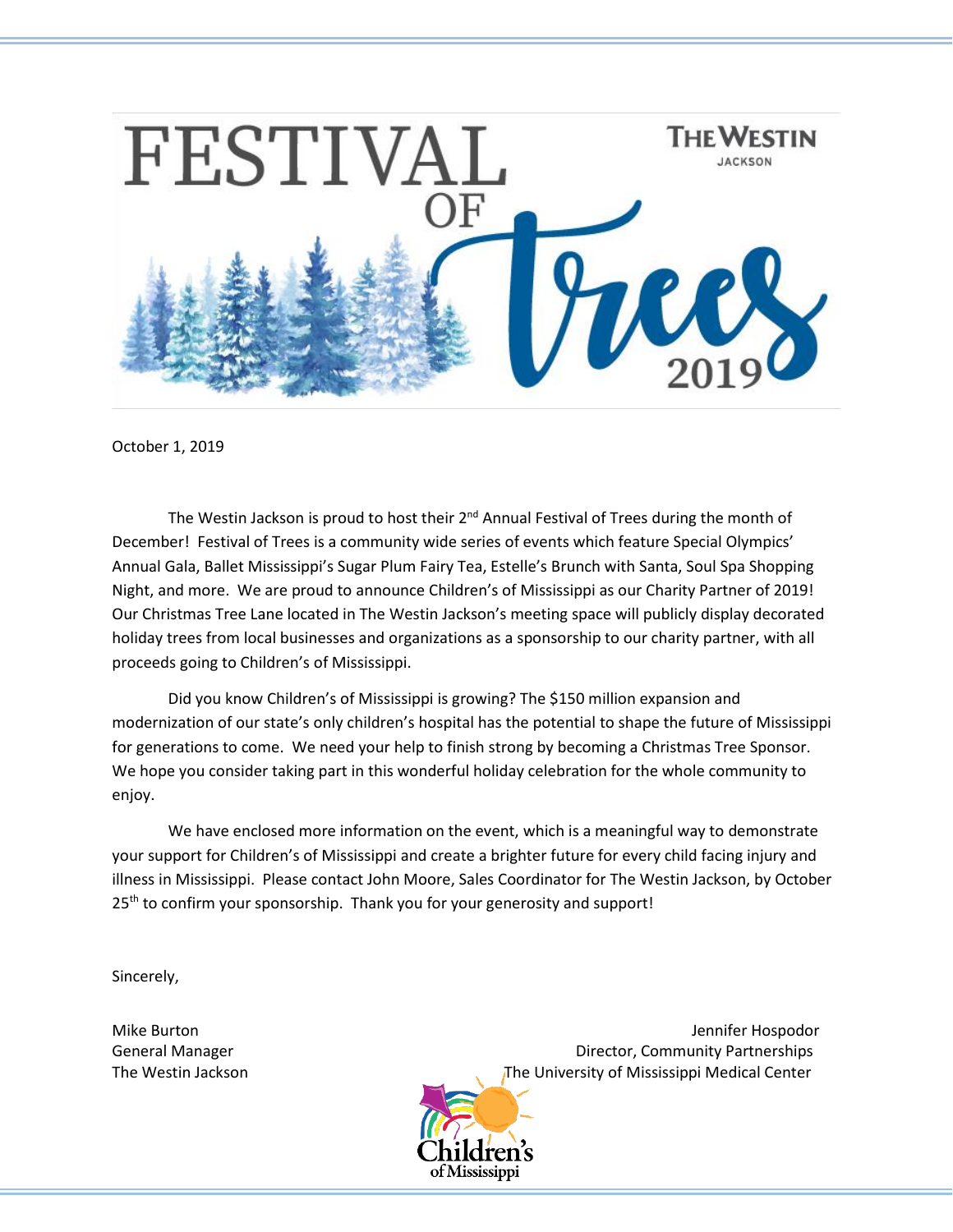# **Festival of Trees – The Westin Jackson**

# What is Festival of Trees?

Festival of Trees will be returning to The Westin Jackson for its second year to kick off the Holiday season! This year's theme will be "Whimsical Winter Wonderland" filled with an array of Blue, White, and Silver. We are proud to announce our local charity will be Children's of Mississippi. We are asking for your help by sponsoring and decorating a Christmas tree! For more information on events please visit our Official Website at <www.jacksonfestivaloftrees.com>.

### Silver Sponsor

The Silver Sponsor will be recognized as our highest level of sponsorships and must contribute at a minimum of \$2,500 to the 2019 Festival of Trees. The sponsorship includes the following:

- Holiday Reception for your company hosted by Estelle Wine Bar and Bistro
	- $\circ$  Reception may accommodate up to ten guests for two hours of complimentary beer/wine and light bites
	- o Must be booked in the month of December on either a Monday, Tuesday, or Wednesday during the first three weeks of the month *(Dates and times will be available on a first come, first serve basis)*
- Company logo will be displayed and highlighted on Festival of Trees website as well as all print marketing material
- Silver Sponsor will also receive all benefits listed under the Christmas Tree Sponsor level

# Christmas Tree Sponsor

The Christmas Tree Sponsor is a \$500 donation to Children's of Mississippi. The sponsorship includes:

- Each sponsor may invite up five individuals to decorate a (7.5 ft) Christmas tree that The Westin Jackson will provide on Monday, December 2nd
- All decorations to be purchased by the sponsor and to follow the theme of "Whimsical Winter Wonderland"
- Between Wednesday, December 4<sup>th</sup> and Sunday, December 29<sup>th</sup>, all lobby guests will vote on their favorite decorated tree
	- $\circ$  The winner with the most votes will be announced Monday, December 30<sup>th</sup> and will be awarded five \$100 gift certificates to Soul Spa
- At the conclusion of Festival of Trees your team can remove the decorations or choose to have the hotel remove and donate the decorations to a local charity
- Your sponsorship will include the Christmas Tree Decorating Party and Tree Lighting Ceremony

# Sponsorship Events

- December  $2^{nd}$  8am to 8pm Christmas Tree Decorating Party
	- $\circ$  The Westin Jackson will provide light appetizers and wine for the decorating team members
- December 4<sup>th</sup> 6pm to 8:00pm Tree Lighting Ceremony
	- $\circ$  All Sponsors will receive five invitations and ten complimentary drink tickets